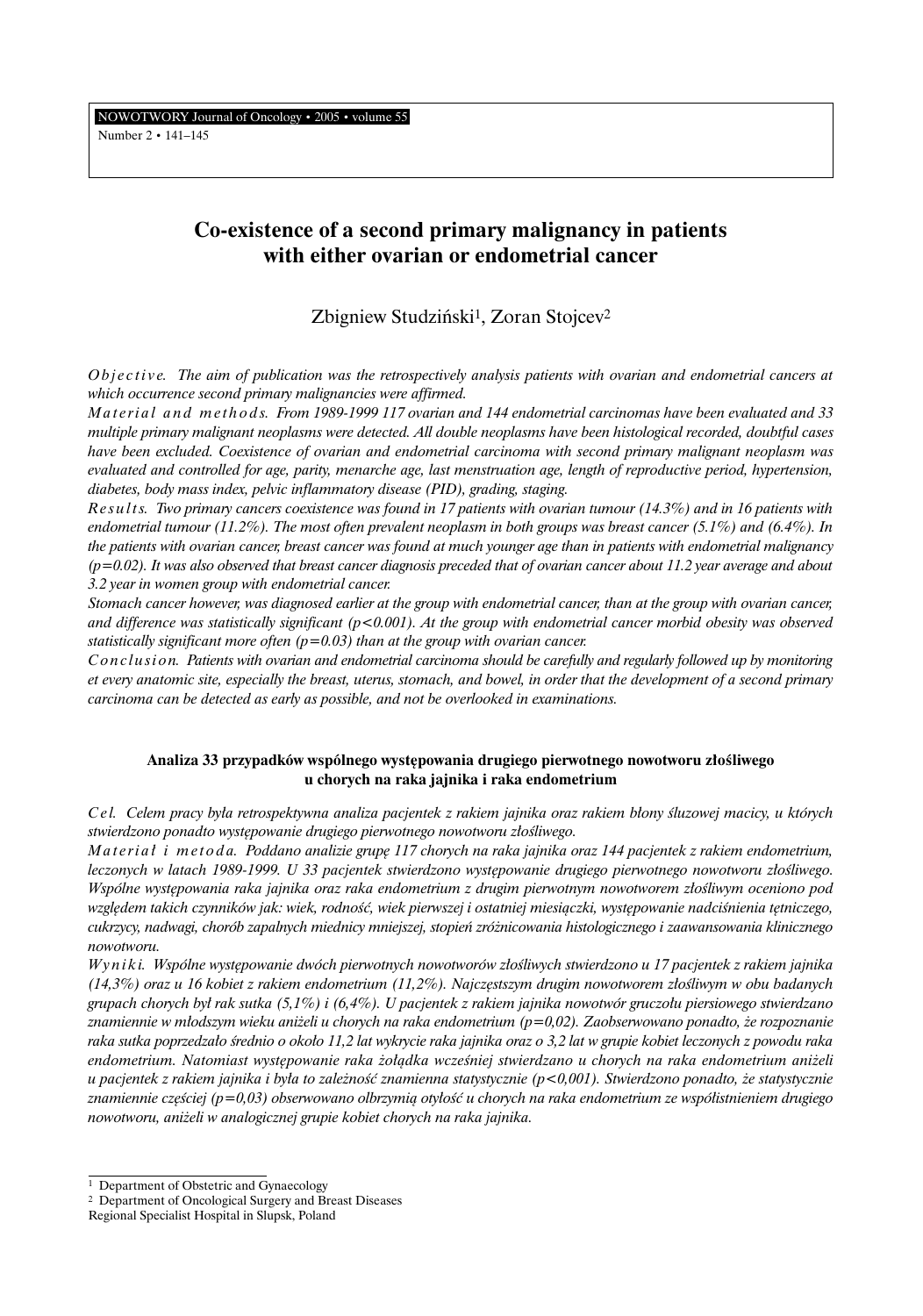142

*W n i o s k i. Pacjentki chore na raka jajnika i raka b∏ony Êluzowej macicy powinny byç szczególnie uwa˝nie badane pod kàtem wyst´powania drugiego pierwotnego nowotworu z∏oÊliwego. Dotyczy to szczególnie takich narzàdów jak sutek, ˝o∏àdek i jelito, tak, by rozwój drugiego nowotworu mógł zostać jak najwcześniej rozpoznany.* 

**Key words:** ovarian cancer, endometrial cancer, breast cancer, coexistence second primary malignant neoplasm **Słowa kluczowe:** rak jajnika, rak endometrium, rak sutka, współistnienie drugiego pierwotnego nowotworu złośliwego

#### **Introduction**

Multiple primary malignancies have been divided into two sub-groups. The term metachronic tumours is used for primary malignancies which appear within six months or more of one another. Synchronic tumours appear simultaneously or are recognized within a period shorter than six months [1]. Among the reasons for multiple malignancies those recognized as the most common include genetic defects, disturbancies of the immunological system, exposure to environmental carcinogens and the effects of previous oncolytic treatment [1, 2]. In women with either ovarian or endometrial cancer metachronic or synchronic cancers of the breast, the stomach and the colon are significantly more common. One may also observe a reversal of this situation – i.e. in women with breast cancer or colorectal cancer the likelihood of developing endometrial cancer, ovarian cancer or breast cancer is increased [3]. The best documented genetic defect associated with endometrial cancer is the Lynch II syndrome. The Lynch II syndrome is a subgroup of Hereditary Non Polyposis Colorectal Cancer in which colorectal cancer, endometrial cancer and breast cancer are inherited acc. to the autosomal, dominant pattern [4-7]. Among the multiple malignancy syndromes associated with ovarian cancer arising from genetic defects the most common is the breast cancer/ovarian cancer syndrome [8, 9]. Therefore, every female patient reporting with one of the listed malignancies must undergo careful scrutiny for possible associated tumours, both during initial diagnosis and in the follow-up period. Before the treatment course is decided these patients should also undergo additional examination – abdominal ultrasound, mammography, colonoscopy, computed tomography and contrast X-Ray of the gastrointestinal tract.

#### **Material**

We have analyzed 261 women undergoing surgical treatment at the Dept. of Gynaecology and Obstetrics of the Regional Specialist Hospital in Słupsk. 117 of these patients were treated for ovarian cancer and 144 for endometrial cancer. Altogether in 33 patients we observed the co-existence of two primary neoplasms – 17/117 with ovarian cancer (OC) and 16/144 with endometrial cancer (EC). The pathological specimens were examined by the same doctor at the pathology Dept. of the Regional Specialist Hospital in Słupsk. In those cases when a second primary tumour was diagnosed the samples were reexamined in order to rule out metastases or recurrence of the initial malignancy. In every case the second primary tumour was found before the diagnosis of ovarian or endometrial cancer or during the surgical treatment for these two malignancies. No patient developed a second malignancy during follow-up.

For the purpose of further analysis the patients with two co-existing primary tumours were divided into two groups: (1) 16 patients with ovarian cancer and a co-existing second malignancy and (2) 17 patients with ovarian cancer and a co-existing second malignancy. We analyzed the following parameters: mean age, number of births/miscarriages; mean age of second primary cancer diagnosis; the time of the first and last menstruation; duration of the reproductive period; obesity, arterial hypertension; diabetes; presence of uterine myomas, endometriosis; diagnosis of malignancy among first degree relatives; the grade of histological differentiation; degree of clinical advancement acc. to FIGO.

#### **Method**

Throughout the statistical analysis we applied the following methods: group (1) estimation – estimators of mean probability, standard deviation; in group (2) hypothesis verification – chisquare test, Student's T-test. Differences were assumed to be statistically significant when p=0.05.

#### **Results**

The analysis of the co-existence of a second primary malignancy was performed on 117 women with ovarian cancer (OC) and 144 women with endometrial cancer (EC). In the OC group a second primary malignancy was found in 17 pts. (14.45), while in the EC group it was found in 16 pts. (11.2%). Altogether we observed 33 cases of co-existent second primary malignancy – all of them synchronous. In the OC group the most common second malignancy was breast cancer – diagnosed in 6 pts. (5.1%). Breast cancer was also the most common second malignancy in the EC group, where it was found in 9 cases (6.4%). A detailed presentation of the frequency of different types of second primary malignancies appears in Table I.

The mean age of ovarian cancer diagnosis in the OC group was 59.4 yrs, while for endometrial cancer diagnosis in the EC group it was 60.2 yrs and did not show a statistically significant difference  $(p=0.81)$ . Table II presents the mean age of the patients at the time of diagnosis of the second primary malignancy. We found that breast cancer as the second primary malignancy affected ( $p=0.02$ ) younger patients ( $p=0.02$ ) in the OC group (48.2 yrs) than in the EC group (57.0 yrs). On the contrary, gastric cancer appeared in younger patients from the EC group as compared to the OC group, reaching statistical significance  $(p<0.001)$ .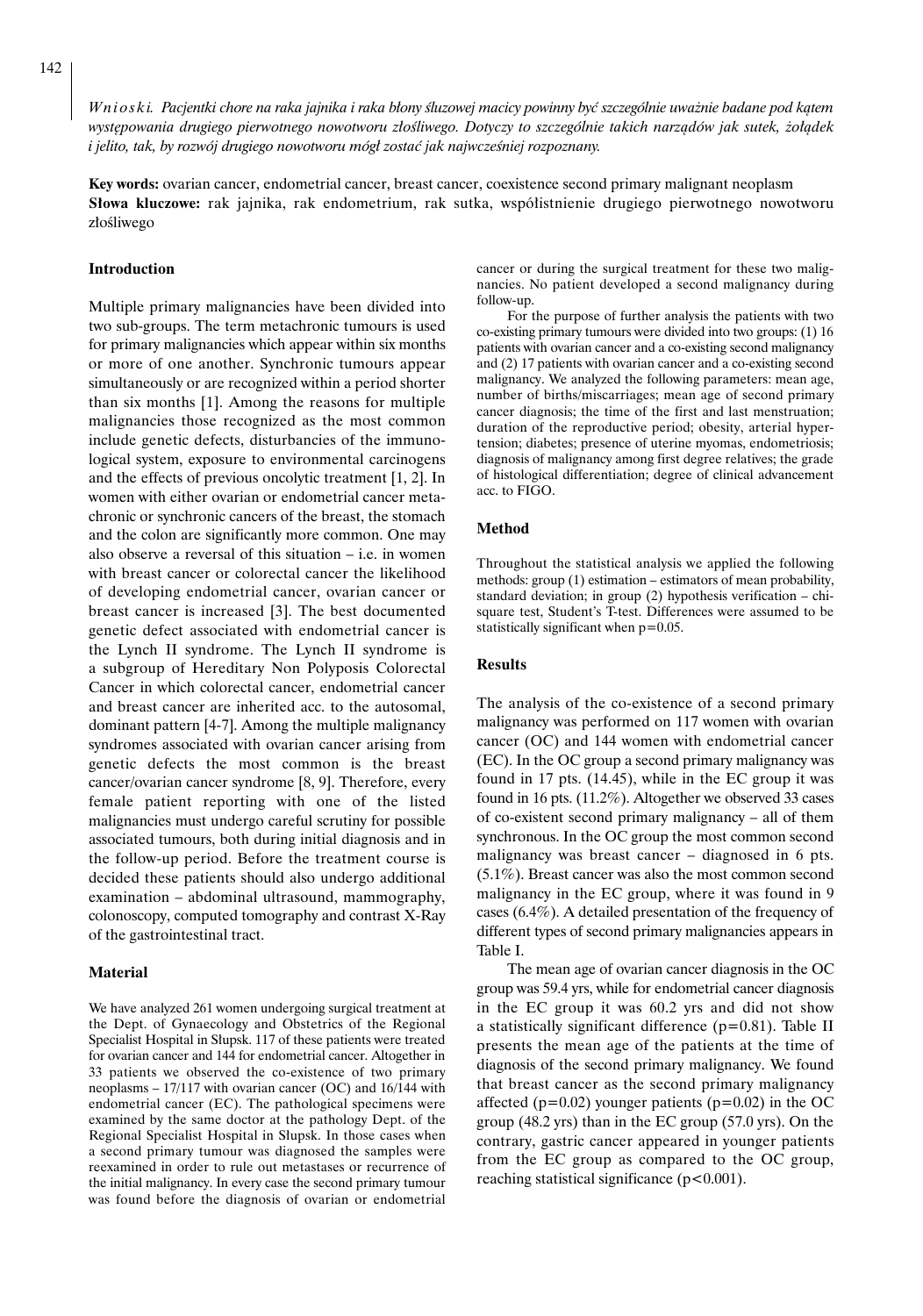**Table I. Secondary primary malignancy in patients with ovarian cancer and endometrial cancer**

|                          | number   | %        | number         | %        | number         |
|--------------------------|----------|----------|----------------|----------|----------------|
| Breast cancer            | 9        | 6.4      | 6              | 5.1      | 15             |
| Colorectal cancer        | 2        | 1.4      | 2              | 1.7      | 4              |
| Cervical cancer          | 1        | 0.7      | $\mathfrak{D}$ | 1.7      | 3              |
| Gastric cancer           | 1        | 0.7      | 1              | 0.8      | $\overline{c}$ |
| Gallbladder cancer       | 0        | 0        | 2              | 1.7      | $\overline{c}$ |
| Endometrial cancer       | 0        | $\Omega$ | 2              | 1.7      | 2              |
| Ovarian cancer           | 2        | 1.4      | 0              | 0        | $\mathfrak{D}$ |
| Cancer in endometriosis  | 1        | 0.7      | $\theta$       | $\Omega$ | 1              |
| Melanoma of the mandible | 0        | 0        | 1              | 0.8      | 1              |
| Lymphogranulomatosis     |          |          |                |          |                |
| maligna                  | $\Omega$ | 0        | 1              | 0.8      | 1              |
| Total                    | 16       | 11.3     | 17             | 14.3     | 33             |

**Table II. Mean age at diagnosis of second primary malignancy in patients with ovarian cancer and endometrial cancer**

|                     | Mean age [yrs.] | Mean age [yrs.] |
|---------------------|-----------------|-----------------|
| Breast cancer       | 57.0            | 48.2            |
| Colorectal cancer   | 51.5            | 55.5            |
| Cervical cancer     | 47.0            | 50.5            |
| Gastric cancer      | 55.0            | 81.0            |
| Gall bladder cancer | $(-)$           | 55.0            |

Arterial hypertension was observed in 38% of patients in the EC group and in 24% of patients in the OC group ( $p=0.38$ ); while diabetes – in 12% and 6% of patients, respectively  $(p=0.51)$ .

For the body mass analysis the patients were further divided into three subgroups depending on the calculated body mass index (BMI) – group 1 with correct body mass (BMI 19-24); group  $2$  – obese patients (BMI 25-32) and group 3 – with extreme obesity (BMI>32). After calculations we assigned 25% of patients with EC and 47% of patients with OC to group I; group II encompassed 13% of patients with EC and 35% of patients with OC; group III consisted of 62% of patients from the EC group and of 18% of patients from the OC group. Among patients from the EC group who developed a second primary carcinoma extreme obesity was statistically significantly more common than in the analogous group of patients from the OC group.

The mean number of childbirths was the same in the OC and the EC group – 2.5 per woman. In the EC group non-parturients accounted for 19% of pts; women who gave birth 1-2 times – 44%, and women who had over 2 childbirths – 37%. In the OC group the same figures were 12%; 35% and 53%, respectively. The differences between the number of childbirths did not reach statistical significance ( $p=0.65$ ). The mean number of miscarriages was 0.7 in the EC group and 0.8 in the OC group and failed to reach statistical significance  $(p=0.75)$ .

The mean age of first menstruation was 13.8 in the EC group and 14.4 in the OC group and also failed to reach statistical significance ( $p=0.21$ ). The mean age of the last menstruation was 50.7 yrs. in the EC group and 49.1 yrs. in the OC group and failed to reach statistical significance  $(p=0.27)$ . We discerned no statistically significant difference between the entire duration of the reproductive period (36.9 in the EC group; 34.7 in the OC group; p=0.11). Detailed family history revealed malignancies in first degree relatives of 17% of women from the EC group and in 6% of women in the OC group.

Pelvic inflammatory diseases (PID) were reported by 6% of women from the OC group and by no women from the EC group ( $p=0.32$ ). Myomas of the uterus were found in 25% of patients with EC and in no patients with OC, the difference reaching statistical significance ( $p=0.003$ ). Endometriosis was present in 12% of patients with EC and in no patients with OC ( $p=0.13$ ).

An analysis of EC patients who had developed a second malignancy revealed stage I of clinical advancement in 62% of patients, stage II in 19% of patients, stage III in 19% of patients; there were no patients in stage IV.

In an analogous analysis of the OC patients we found stage I of clinical advancement in 6% of patients, stage II in 18% of patients, stage III in 36% of patients; there also were no patients in stage IV.

More advanced stages of advancement were statistically significantly more common in patients with ovarian cancer ( $p=0.001$ ).

In EC patients histopathological stage G1 was found in 88% of patients, G2 in 6% and G3 in 6% of patients while in OC patients histopathological stage G1 was found in 59% of patients, G2 in 24% and G3 in 17% of patients, failing to reach statistical significance  $(p=0.18)$ .

#### **Discussion**

Many authors report that patients with ovarian cancer and endometrial cancer are at a higher risk of developing cancer of the breast and cancer of the colon, and vice versa [10-12]. Shinohara et al [13], having analyzed 316 patients with primary malignancies of the female genitary system have found 17 cases of concomitant second malignancy. The most common of these was colorectal cancer (5 cases) and breast cancer (4 cases). Having examined 25 605 women Delin et al [14] have reported that EC was present in 5% of cases while the concomitant appearance of numerous malignancies was in 9% of cases associated with EC. In 44% of women with more than one malignancy associated with EC they discerned a familial trait of cancer. Schunemann [15] observed 163 cases of a secondary malignancy (11%) among 1503 women with EC; in 60% of cases this secondary malignancy was breast cancer while in 1% of cases the patients developed two secondary malignancies. Similar observations have been made by Bucy et al [16] – among 266 patients with EC they discerned 12% of cases of a secondary malignancy, mostly breast cancer.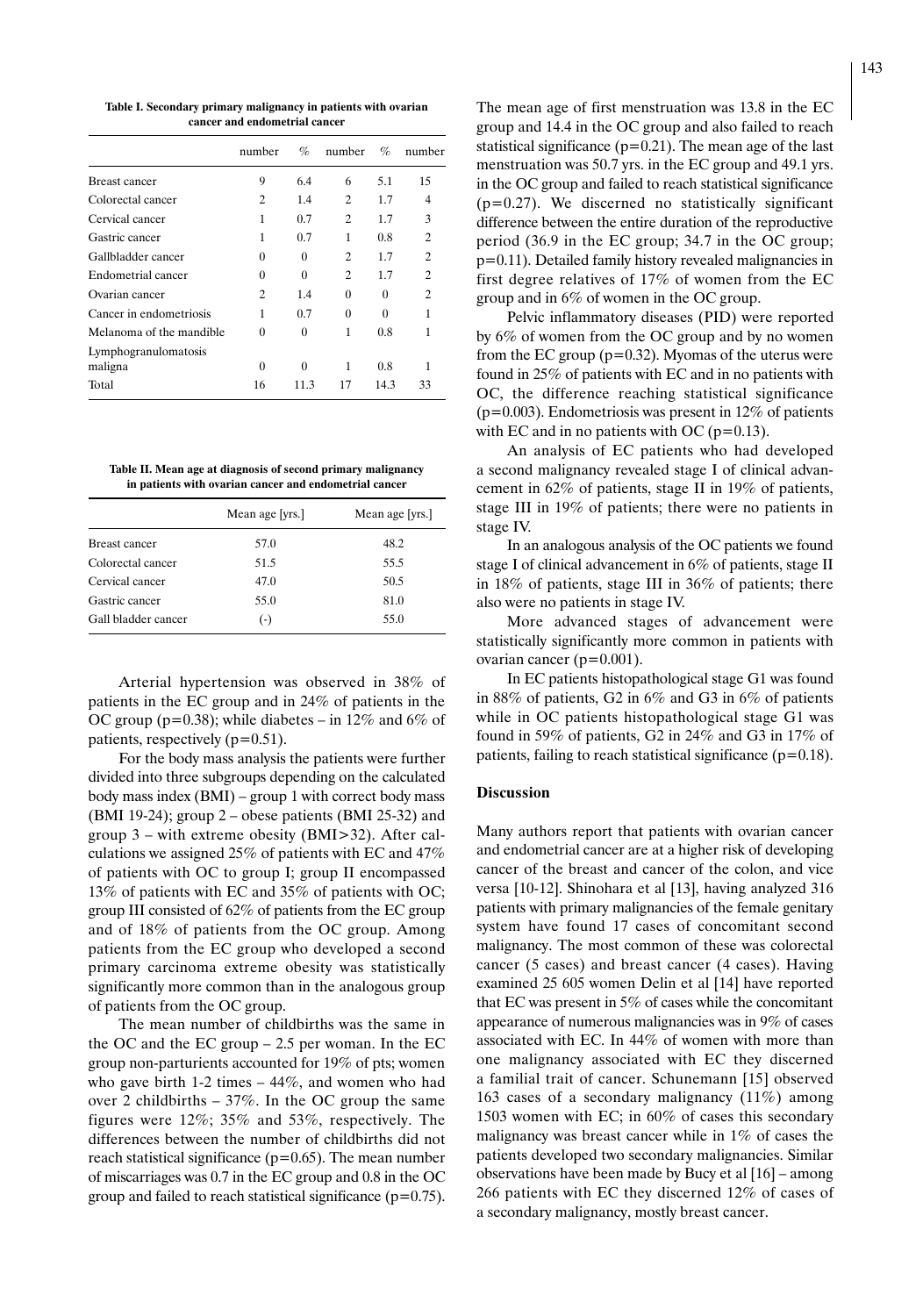Bokhman et al [17], having retrospectively analyzed the cases of 5450 women with primary breast cancer have pronounced the risk of concomitant EC to be 13.9 times higher than in the general population. In a group of 1400 women with EC the risk of developing breast cancer as a secondary malignancy was 9 times higher than in the general population. Prospective studies performed on 481 patients with EC have shown 1.9% of concomitant breast cancer (19 times more common than in the control group). In a similar study of 318 women with breast cancer EC was found in 2.4% of women (6 times more often than in the control group) and OC in 1.3% of women. Ayhan et al [18] have analyzed the cases of 29 patients who presented with concomitant malignancies of the female genitary system. The most common coexistence of malignancies was that of OC and EC – 51.7% of patients, with a 5-year survival of 73.3%. Auranen et al [10] evaluated women with concomitant OC and breast cancer and found, that if the first diagnosed malignancy was breast cancer the mean age at diagnosis was statistically significantly lower (50 yrs.) than in patients in whom breast cancer was the only diagnosed malignancy (61.1 yrs.). Such relations were not observed when the primary malignancy was OC. Women who developed ovarian cancer and then breast cancer were of the same age at initial diagnosis (62.2 yrs.) as women with ovarian cancer only (61.1 yrs.). In our study material breast cancer was diagnosed at a significantly younger age than ovarian cancer (approx. 11.2 years earlier) and some 3.2 yrs earlier than endometrial cancer; achieving statistical significance  $(p=0.02)$ . Suris-Swartz et al [19] report that women who developed breast cancer at an age of below 50 yrs have a 4.3 higher risk of developing ovarian cancer, as compared to women who developed breast cancer at an age of over 50 yrs. On the other hand in women with ovarian cancer who had developed the malignancy at an age of less than 50 yrs the risk of developing breast cancer as a second malignancy is 0.6, as compared to women who had developed ovarian cancer at an age of more than 50 yrs. Falkenberry et al [20] have performed an analysis of 22 women with concomitant OC and EC and report that these patients are generally younger than women who develop either EC or OC as a sole malignancy. These results have found no confirmation in previously published papers on EC [3, 4] nor in our present material. Franceschi et al [21] have found that late menopausal age is a risk factor of the development of OC. The relative risk ratio for women who became menopausal before 44 yrs of age, between 45 and 52 yrs and over 52 yrs is 1.4, 1.6 and 1.9, respectively. An analysis of our data has shown that later menopause increases the risk of developing a secondary malignancy, especially breast cancer, EC and cancer of the colon [12]. In our study BMI was pronounced as an important risk factor for developing concomitant EC and breast cancer. We have also found that women with EC had a significantly higher BMI than women with OC. Our earlier analysis [12] concerning the co-existence of EC with a second primary malignancy has shown that women with BMI > 32 were at en extensive risk of such a clinical situation.

#### **Conclusions**

- 1. The co-existence of a second primary malignancy is similar among patients with ovarian cancer and endometrial cancer.
- 2. In women with ovarian cancer and endometrial cancer the most common second malignancy was breast cancer.
- 3. Patients with co-existent ovarian cancer and breast cancer developed breast cancer at a significantly earlier age than patients with co-existent endometrial cancer and breast cancer.

**Zbigniew Studziƒski MD, PhD** ul. Chrobrego 50 A, 76-200 Słupsk Poland e-mail: zbigstud@mp.pl

#### **References**

- 1. Jakubowska D, Kubacka M, Kwiatek-Kołcon E et al. Mnogi nowotwór pierwotny – opis przypadku. *Nowiny Lekarskie* 2000; 69, 6: 502-8.
- 2. Rennert G, Robinson E, Rennert HS, Neugut AI. Clinical characteristics of metachronous colorectal tumors. *Cancer* 1995, 60, 6, 743-77.
- 3. DiSaia PJ, Creasman WT. Rak gruczo∏owy macicy. In: *Ginekologia Onkologiczna*. Lublin: Czelej; 1999, 169-208.
- 4. Lynch HT. Watson P, Kriegler M et al. Differential diagnosis of hereditary nonpolyposis colorectal cancer (Lynch syndrome I and Lynch syndrome II). *Diseases of the Colon & Rectum* 1988; 31: 372-7.
- 5. Watson P, Lynch HT. Extracolonic cancer in hereditary nonpolyposis colorectal cancer. *Cancer* 1993; 71: 7677-685.
- 6. Nowacki MP. Rak jelita grubego. *Onkologia kliniczna*. M. Krzakowski ed. Warszawa: Borgis; 2001, 237-53.
- 7. Nowacki M. Raki jelita grubego zarys problemów. *Now Med* 2001; 113: 5-6.
- 8. Markowska J. *Rak jajnika*. Warszawa: Springer PWN; 1997, 33-6.
- 9. Jassem J. *Rak sutka*. Warszawa: Springer PWN; 1998, 91-5.
- 10. Auranen SA, Grenman SK, Makinen JI et al. Primary breast and colon cancer associated with endometrial or ovarian cancer. *Ann Chir Gynaecol* 1994, 208: Suppl 5-9.
- 11. Studziński Z, Branicka D. Analiza współistnienia raka błony śluzowej macicy z innymi nowotworami łagodnymi i złośliwymi oraz endometriozą. *Gin Pol* 1998; 69: 273-8.
- 12. Studziński Z, Branicka D. Współistnienie raka endometrium z drugim pierwotnym nowotworem z∏oÊliwym. *Gin Pol* 1999; 70: 186-92.
- 13. Shinohara M, Matsuura Y, Baba S, Kashimura M. Multiple primary cancers associated with gynecologic malignancies. *Nippon Sanka Fujinka Gakkai Zasshi* 1990; 42: 561-6.
- 14. Delin JB, Miller DS, Coleman RL. Other primary malignancies in patients with uterine corpus malignancy. *Am J Obstet and Gynecol* 2004, 190: 1429-31
- 15. Schunemann H., Jourdain M. Double and triple neoplasms in endometrial carcinoma. *Zentralbl Gynakol* 1994; 116: 522-6.
- 16. Bucy GS, Mendenhall WM, Morgan LS et al. Clinical stage I and II endometrial carcinoma treated with surgery and/or radiation therapy: analysis of prognostic and treatment-related factors. *Gynecol Oncol* 1989, 33: 290-5.
- 17. Bokhman JB, Maximov SJ. Relative risk of development and active detection of primary multiple endometrial, breast and ovarian cancer. *Eur J Gynaecol Oncol* 1993; 14: 114-8.
- 18. Ayhan A, Yalcin OT, Tuncer ZS et al. Synchronous primary malignancies of the female genital tract. *Eur J Obstet Gynecol Reprod Biol* 1992; 45: 63-6.